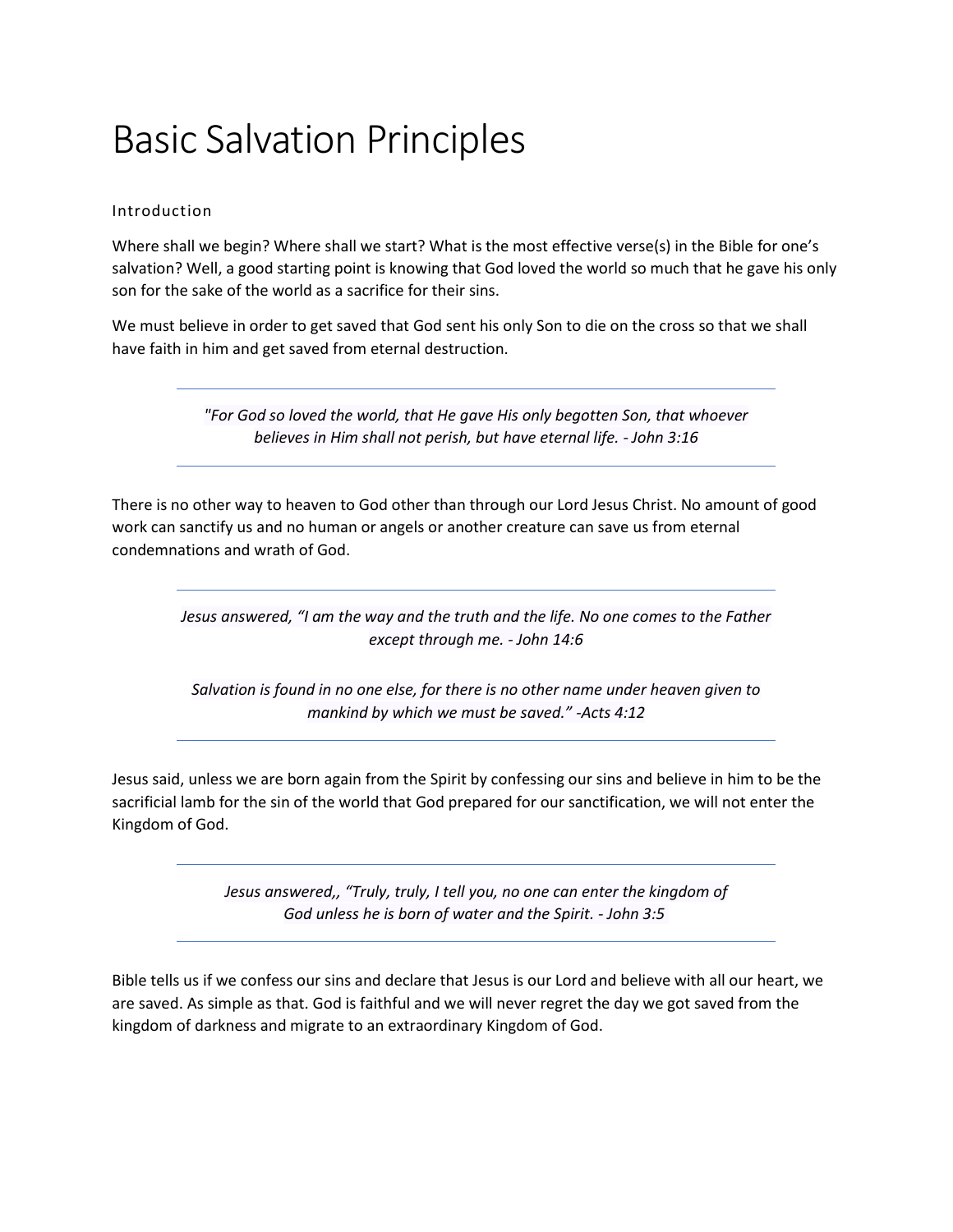*If you declare with your mouth, "Jesus is Lord," and believe in your heart that God raised him from the dead, you will be saved. For it is with your heart that you believe and are justified, and it is with your mouth that you profess your faith and are saved. As Scripture says, "Anyone who believes in him will never be put to shame." - Romans 10:9*

*Whoever believes in the Son of God accepts this testimony. Whoever does not believe God has made him out to be a liar, because they have not believed the testimony God has given about his Son. 11 And this is the testimony: God has given us eternal life, and this life is in his Son. 12 Whoever has the Son has life; whoever does not have the Son of God does not have life. - 1 John 5:10*

We also need to believe that the blood of Jesus has the power to cleanse us from any sin when we confess our sins to him.

> *If we confess our sins, He is faithful and righteous to forgive us our sins and to cleanse us from all unrighteousness. -1 John 1:9*

As for the time to get saved, the Bible says, now is the best time to get saved. It is not later and never say tomorrow. You don't know tomorrow. You have today and use it wisely. The best decision of your life is the day you invited Jesus into your life.

*I tell you, now is the time of God's favor, now is the day of salvation. - 2 Corinthians 6*

The Issue of Grace

Grace is the most important concept of Salvation. It is very important to understand that our salvation is simply undeserved gift from Father God to all who believe in Jesus Christ.

The gift is fully paid off by Jesus when he died on the Cross. It is like somebody paid of your mortgage and the house you are enjoying now is free. Somebody sacrificed his life for you to enter the kingdom of God. That is Jesus and the only requirement to get saved today is knowing the truth and the truth shall set you free from the bondage of sin.

*As for you, you were dead in your transgressions and sins, in which you used to live when you followed the ways of this world and of the ruler of the kingdom of the air, the spirit who is now at work in those who are disobedient. All of us also lived among them at one time, gratifying the cravings of our flesh and following its desires*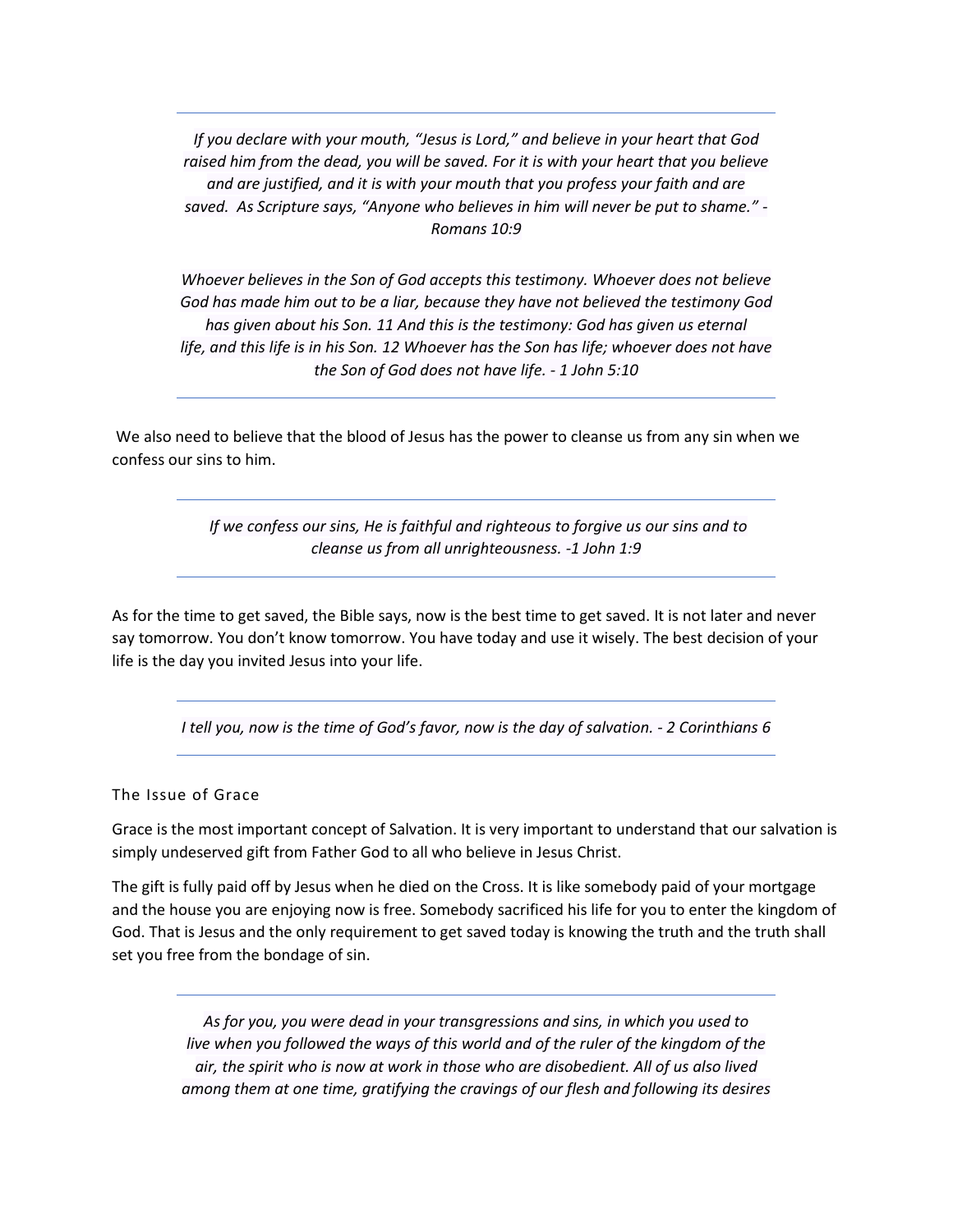*and thoughts. Like the rest, we were by nature deserving of wrath. But because of his great love for us, God, who is rich in mercy, made us alive with Christ even when we were dead in transgressions—it is by grace you have been saved. And God raised us up with Christ and seated us with him in the heavenly realms in Christ Jesus, in order that in the coming ages he might show the incomparable riches of his grace, expressed in his kindness to us in Christ Jesus. For it is by grace you have been saved, through faith—and this is not from yourselves, it is the gift of God— not by works, so that no one can boast. - Ephesians 2:1*

The Issue of Worship

Whom shall we worship? Who deserves to be adored and get all the glory?

When the three wise men encountered baby Jesus, Mary and Joseph, they worshiped **only Jesus** and presented their precious gift to him. It doesn't indicate they worshiped Mary or Joseph or presented their gift to them. Jesus is the King of kings and we should only worship him.

*When they saw the star, they were overjoyed. On coming to the house, they saw the child with his mother Mary, and they bowed down and worshiped him. Then they opened their treasures and presented him with gifts of gold, frankincense and myrrh. And having been warned in a dream not to go back to Herod, they returned to their country by another route. - Matthew 2:12*

The Bible specifically instructs us to worship only God and should not have any other gods before Him.

*Thou shalt have no other gods before me. Thou shalt not make unto thee any graven image, or any likeness of anything that is in heaven above, or that is in the earth beneath, or that is in the water under the earth. Thou shalt not bow down thyself to them, nor serve them: for I the LORD thy God am a jealous God, visiting the iniquity of the fathers upon the children unto the third and fourth generation of them that hate me; - Exodus 20:3*

When Barnabas and Paul heard of the people are trying to worship them as gods, they humble themselves before God by reaping off their clothes and telling the truth to the people.

> *And when the people saw what Paul had done, they lifted up their voices, saying in the speech of Lycaonia, The gods are come down to us in the likeness of men. And they called Barnabas, Jupiter; and Paul, Mercurius, because he was the chief speaker.*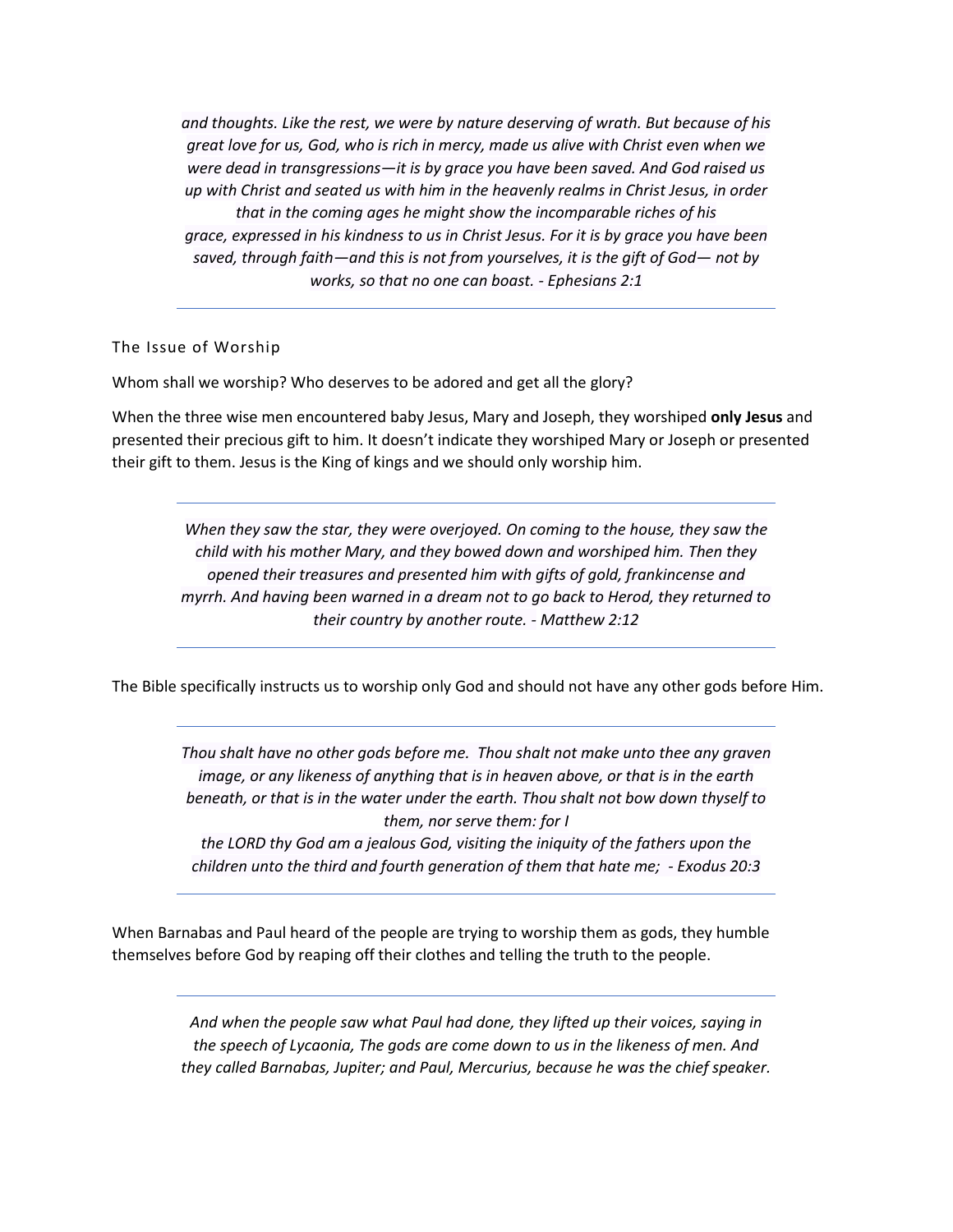*Then the priest of Jupiter, which was before their city, brought oxen and garlands unto the gates, and would have done sacrifice with the people.*

*Which when the apostles, Barnabas and Paul, heard of, they rent their clothes, and ran in among the people, crying out, And saying, Sirs, why do ye these things? We also are men of like passions with you, and preach unto you that ye should turn from these vanities unto the living God, which made heaven, and earth, and the sea, and all things that are therein: Who in times past suffered all nations to walk in their own ways. Nevertheless he left not himself without witness, in that he did good, and gave us rain from heaven, and fruitful seasons, filling our heart with food and gladness. And with these sayings scarce restrained they the people, that they had not done sacrifice unto them. - Acts 14:11*

When John fell in front of an Angel of God to worship him, the Angel told him not to do it as only the God head (Father God, the Son and Holy Spirit) deserve to be worshiped by their creations.

*And I fell at his feet to worship him. And he said unto me, See thou do it not: I am thy fellow-servant, and of thy brethren that have the testimony of Jesus: worship God: for the testimony of Jesus is the spirit of prophecy. - Revelation. 19 10*

Jesus is worthy of our worship since he died for the sin of the world. He was slain like a sheep and he didn't complain.

*And they sang a new song, saying:*

*"You are worthy to take the scroll and to open its seals, because you were slain, and with your blood you purchased for God persons from every tribe and language and people and nation. You have made them to be a kingdom and priests to serve our God, and they will reign on the earth."*

*Then I looked and heard the voice of many angels, numbering thousands upon thousands, and ten thousand times ten thousand. They encircled the throne and the living creatures and the elders. In a loud voice they were saying:*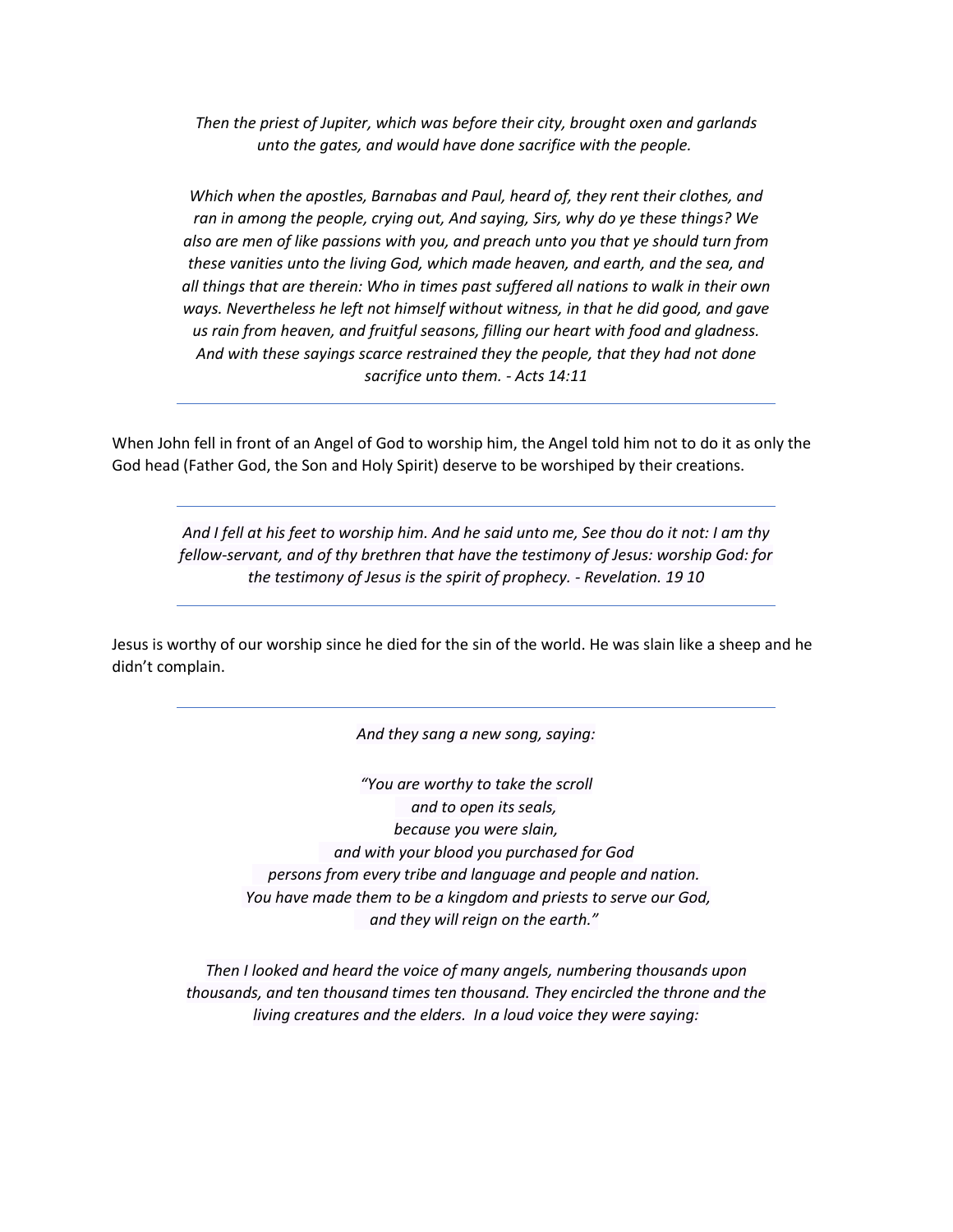*"Worthy is the Lamb, who was slain, to receive power and wealth and wisdom and strength and honor and glory and praise!"*

*Then I heard every creature in heaven and on earth and under the earth and on the sea, and all that is in them, saying:*

> *"To him who sits on the throne and to the Lamb be praise and honor and glory and power, for ever and ever!"*

*The four living creatures said, "Amen," and the elders fell down and worshiped. - Revelation 5:9*

They holy men of God in the Bible disgraced themselves when it comes to the issue of Worship and they specifically said, "Worship only God". The Angel of God said, "I don't deserve any of the Worship. Worship only God." Since they didn't die for the world and took the shame and guild that was upon u.

Jesus took the image of a slave and disgraced himself just to save us. Although He sit in the image of God in the heaven as no one can see God, He didn't even think for a second that he could stripped Himself of all privileges and rightful dignity when He took that flesh. What a powerful love we see in Jesus. It is unprecedented and never will there be the same kind of Love forever more.

> *"Christ Jesus, though he was in the form of God, did not regard equality with God something to be grasped. Rather, he emptied himself, taking the form of a slave, coming in human likeness; and found human in appearance, he humbled himself, becoming obedient to the point of death, even death on a cross."*

Only Jesus can show who God is really look like. Jesus is the closest we can get to God the father. Holy Spirit explains the Will and Purpose of God for our lives. God is a living fire, and no one can see him and shall live. We all will be consumed in a second if it were not by his Mercy and kindness.

The Issue of Intercession

Whom shall we go to when we are in big trouble, someone who can intercede for us to get back to normal with our heavenly father?

Well the Bible tells us Jesus intercede for us.

*For there is one God and one mediator between God and mankind, the man Christ Jesus, who gave himself as a ransom for all people. - 1 Timothy 2:5*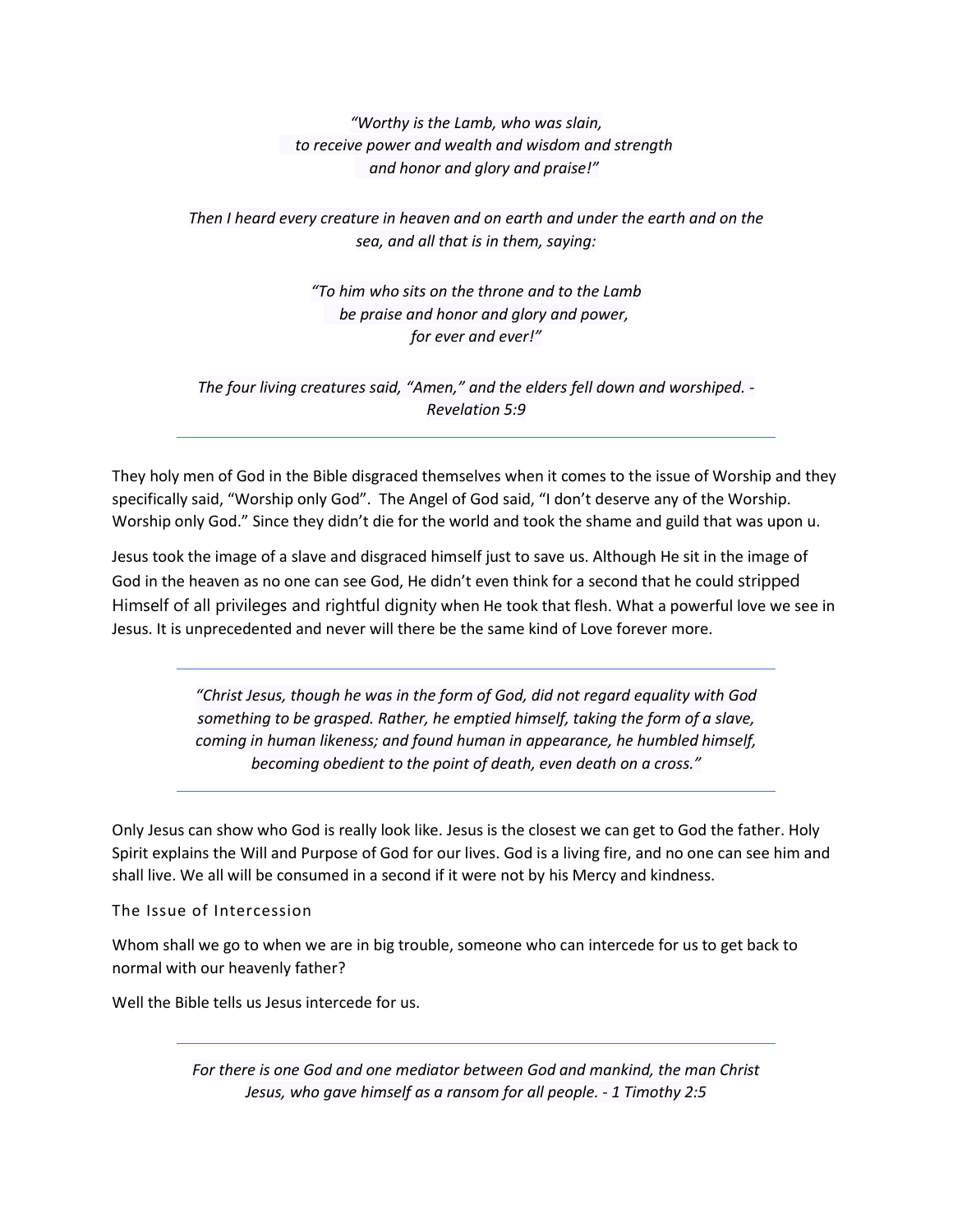*Simon, Simon, Satan has asked to sift all of you as wheat. But I have prayed for you, Simon, that your faith may not fail. And when you have turned back, strengthen your brothers." -Luke 22:31*

When Peter was in big trouble in terms of his relationship with God, Jesus prayed for Peter and God listened to Jesus's prayer about Peter and help Peter to get back to track. Interesting!

> *God himself made a promise when this priest was appointed. But he did not make a promise like this when the other priests were appointed. The promise he made is, "I, the Lord, promise that you will be a priest forever! And I will never change my mind!"*

> *This means that Jesus guarantees us a better agreement with God. There have been a lot of other priests, and all of them have died. But Jesus will never die, and so he will be a priest forever! He is forever able to save the people he leads to God, because he always lives to speak to God for them.*

> *Jesus is the high priest we need. He is holy and innocent and faultless, and not at all like us sinners. Jesus is honored above all beings in heaven, and he is better than any other high priest. Jesus doesn't need to offer sacrifices each day for his own sins and then for the sins of the people. He offered a sacrifice once for all, when he gave himself. The Law appoints priests who have weaknesses. But God's promise, which came later than the Law, appoints his Son. And he is the perfect high priest forever. - Hebrews 7: 21*

There were so many candidates for the position of eternal intercession between man and God. But none qualified for the job because none raised from the dead to continue the job they have started on earth in heaven.

Only Jesus qualifies since death cannot hold him in the grave. Therefore, he continues what he was doing on earth in heaven. He used to intercede for our faith when he lived on earth and now, he intercedes for the entire world by siting on the right hand of his father. If anyone comes to him by faith, believing that Jesus died the death of a sinner, he can save them from eternal death through the blood he shed on that cross.

The other qualification for the job of intercession is purity before God. No one is pure since all have sinned against God. Only Jesus is holy and innocent before God. He is the only one on earth and heaven who can come between the sinner and the wrath of God, which is like fire predestined to do justice for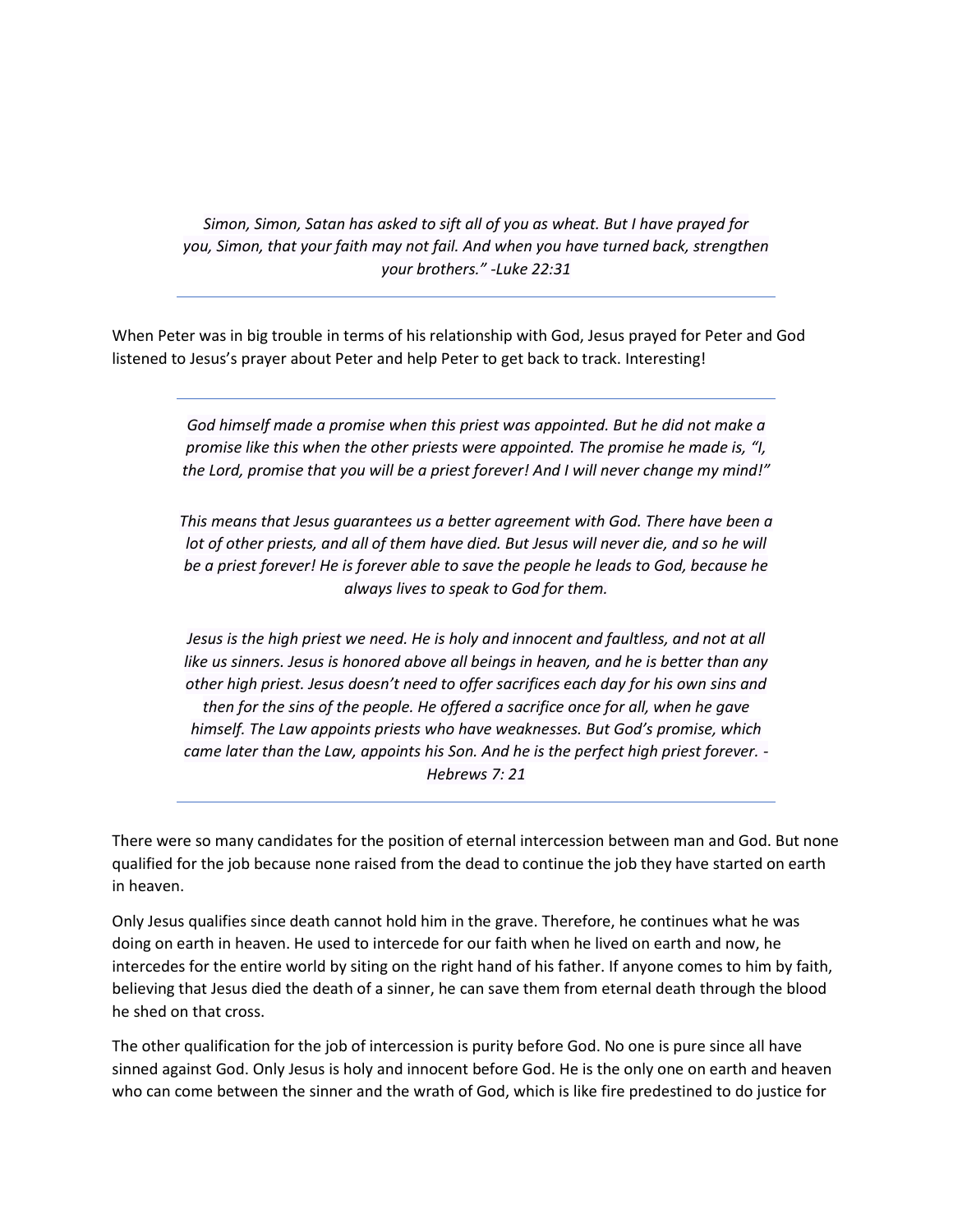God is holy. Jesus's blood is an eternal atonement and a beautiful fragrance that cools off the wrath of God when God smells it ever day for eternity.

Others cannot even save themselves let alone become an eternal atonement for whoever believe in Jesus. They too need the blood of Jesus to get right with God.

*There is no difference between Jew and Gentile, for all have sinned and fall short of the glory of God, and all are justified freely by his grace through the redemption that came by Christ Jesus. God presented Christ as a sacrifice of atonement,[\[i\]](https://www.biblegateway.com/passage/?search=Romans+3&version=NIV#fen-NIV-28017i) through the shedding of his blood—to be received by faith.*

We praise God for sending his son to die on the cross for the sake of the sinner and design a way to establish eternal friendship with him through Christ Jesus who is our high priest. He always intercedes for us when we got in trouble and prepares a way out.

> *What I mean is that we have a high priest who sits at the right side of God's great throne in heaven. He also serves as the priest in the most holy place inside the real tent there in heaven. This tent of worship was set up by the Lord, not by humans. - Hebrew 8: 1*

The priesthood of Jesus Christ is eternal. Jesus Christ is the same today, tomorrow and forever. He doesn't change. The only thing that is needed from us is to believe in him who is faithful to bring peace to our lost soul.

> *That God was reconciling the world to himself in Christ, not counting people's sins against them. - 2 Corinthians 5:19*

God reconciliation is from him, by him and to him. Salvation is designed, prepared and executed by God.

*Whoever has the Son has life; whoever does not have the Son of God does not have life. - 1 John 5:12*

There is no other option to be saved and escape from the eternal death. There is no alternative other than Jesus that God has prepared for humans to be saved. No Jesus, No life. Period.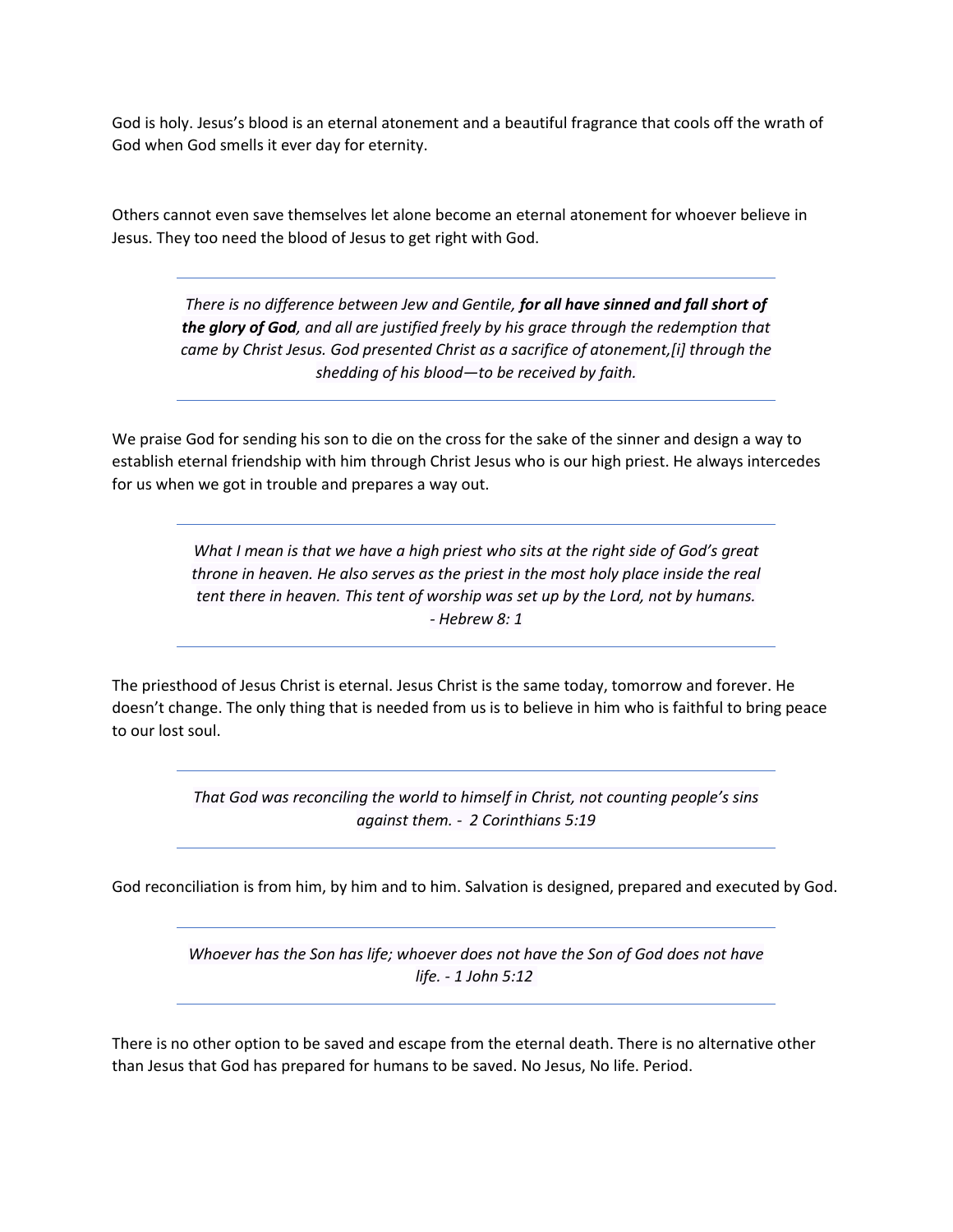*For whoever wants to save their life will lose it, but whoever loses their life for me will find it. - Matthew 16*

The best thing you can do to save your life from the danger of eternal fire is lay it on the hand of Jesus Christ. Any other option we take to save it is a guarantee for death. Jesus will never let you down. Once you put your trust on him, he is faithful to keep it safe and be able to present it to the father.

*For, "Everyone who calls on the name of the Lord will be saved." - Romans 10:13*

Just calling his name when you are in great trouble will bring safety and salvation for your soul. God listens to us when we truthfully cry out to him by faith.

*For it is by grace you have been saved, through faith—and this is not from yourselves, it is the gift of God—not by works, so that no one can boast. - Ephesians 2:8-9*

*For God did not send his Son into the world to condemn the world, but to save the world through him. - John 3:17*

Therefore, there is no one below or above the earth except Jesus that is given to human beings to carry their sin and burn on the cross. There is no one for us except Jesus to care for us and bring our case before the most fearsome God and be able to win the case.

There is no one except Jesus who can face God for the sins of human beings since the wrath of God on the sinner is great. Jesus Christ intercedes for us when we are short of the glory of God due to our rebellious nature.

Others may feel pity for us but nothing more. But he can give us grace that will help us triumph over our enemies. He set a practical example for us to learn how we can defeat the devil by obeying God till death. He has already sent us his Spirit to live in us who always intercedes for us even when we don't know how to pray.

> *What, then, shall we say in response to these things? If God is for us, who can be against us? He who did not spare his own Son, but gave him up for us all—how will he not also, along with him, graciously give us all things? Who will bring any charge against those whom God has chosen? It is God who justifies. Who then is the one who condemns? No one. Christ Jesus who died—more than that, who was raised to life—is at the right hand of God and is also interceding for us. Who shall*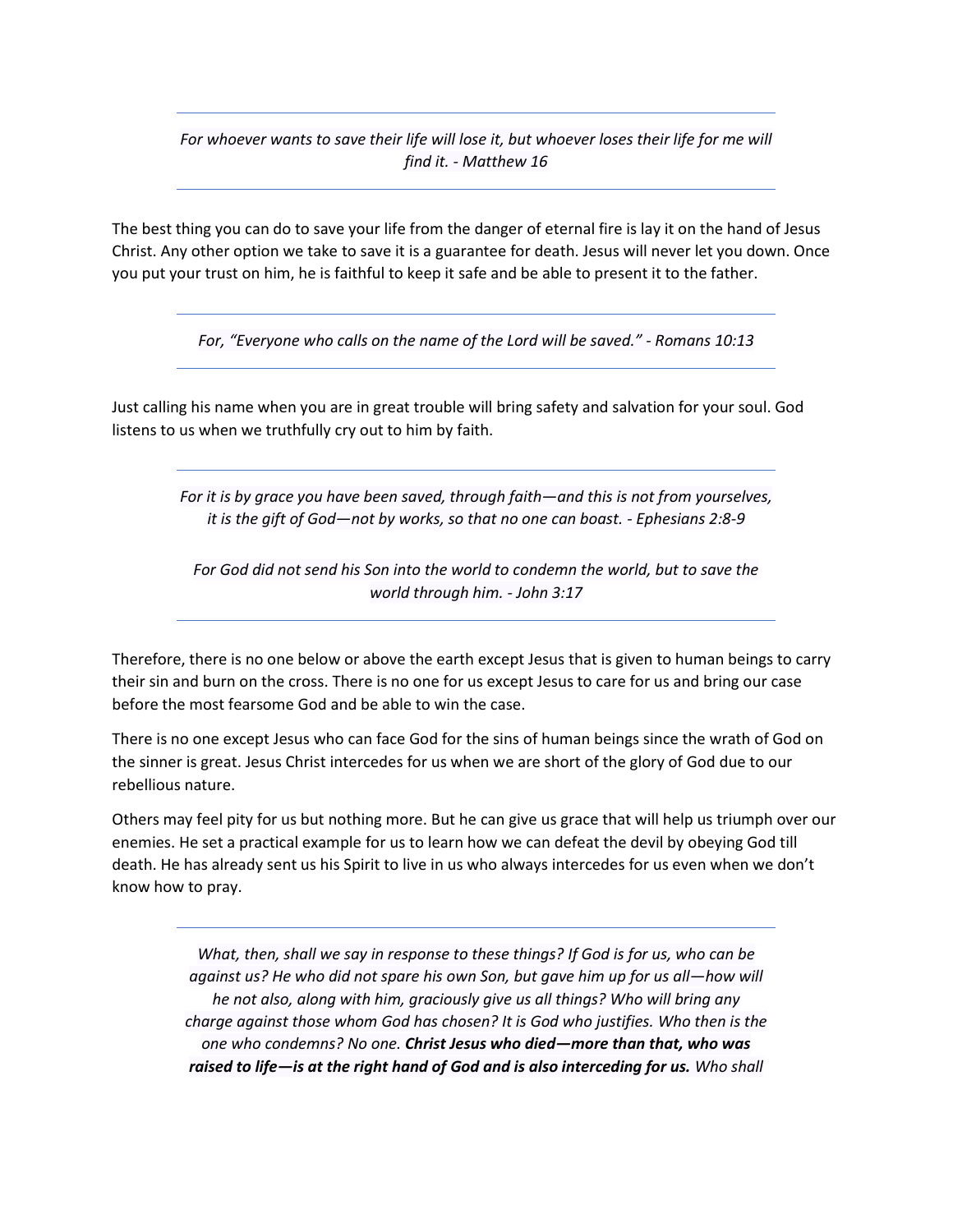*separate us from the love of Christ? Shall trouble or hardship or persecution or famine or nakedness or danger or sword?*

Holy Spirit also intercedes for us. The Spirit of God which is living in us always intercedes for us according to the will of God.

Since it is God's Spirit, he knows (in 100% match) the will of God for our lives. Since he is also God, he knows exactly what is in our heart. Therefore, he prays for us even if we don't know what to pray and what exactly Holy Spirit is praying for us. Interesting! Jesus is praying for us in Heaven sitting on the right-hand side of his father. Holy Spirit is also praying for us on earth living inside of us if we know Jesus as our Lord and Savior.

*In the same way, the Spirit helps us in our weakness. We do not know what we ought to pray for, but the Spirit himself intercedes for us through wordless groans. And he who searches our hearts knows the mind of the Spirit, because the Spirit intercedes for God's people in accordance with the will of God. - Romans 8:26*

John put in a very understandable language also. He said we should keep all the commandments of God but as a human being, if we messed up now and then, he said, we have an advocate with our father.

What it means is that Jesus is asking the father for forgiveness as don't know nothing – not even the right from the left. We saw that Jesus intercedes for Peter. We also read in the Bible Jesus Interceding for the men who crucified while he was still in pain (He said, "Father, please forgive them as they don't know what they are doing").

Now, as you read this article, Jesus is praying for you and me to make it to heaven. Interesting!

*My dear children, I write this to you so that you will not sin. But if anybody does sin, we have an advocate with the Father—Jesus Christ, the Righteous One. He is the atoning sacrifice for our sins, and not only for ours but also for the sins of the whole world. - 1 John 2:1*

Can We Lose Our Salvation?

The answer is simply "YES!"

I don't want to trick you by saying empty words. I am not here to keep your spirit up in the air by telling a lie. Yes, we will lose our salvation if we consider it worthless. If we don't guard it as something that is the most precious thing, we ever received from someone, even better than life itself, we will end up selling it to the devil with the cheep price. That is what Esau did with his birth right, the right to be the first born. He sold it for a bowl of soup. That is how much his birth right worth to him.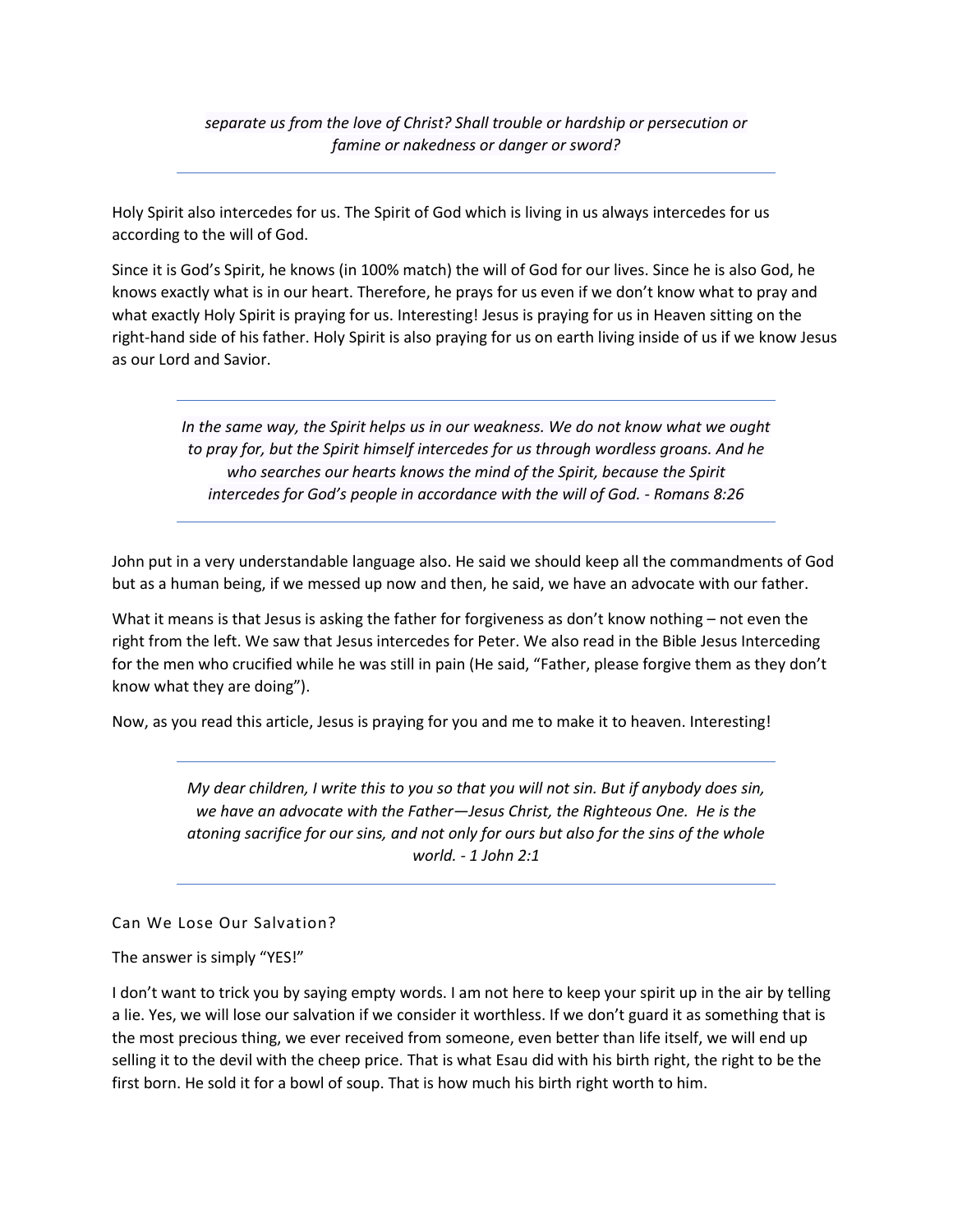The Bible teaches us, there is a sin that deserves eternal death.

*If you see any brother or sister commit a sin that does not lead to death, you should pray and God will give them life. I refer to those whose sin does not lead to death. There is a sin that leads to death. I am not saying that you should pray about that. All wrongdoing is sin, and there is sin that does not lead to death. - 1 John 5:16*

*It is impossible for those who have once been enlightened, who have tasted the heavenly gift, who have shared in the Holy Spirit, who have tasted the goodness of the word of God and the powers of the coming age, if they fall away, to be brought back to repentance, because to their loss they are crucifying the Son of God all over again and subjecting him to public disgrace." Hebrew 6:4*

The above scripture shows one can possibly lose his/her salvation. Salvation comes through believing Jesus, but it is not a one-time act. It governs and defines how we should behave and act the rest of our lives. One can argue it is possible that a person might not be saved in the first place instead of saying he lost his salvation. In other words, it is easier to conclude that one salvation cannot be lost. It is easy to put the issue at the beginning of the foundation of one's Christianity that is one's salvation rather than the type of lifestyle one leads.

I do believe that the day of our salvation has nothing to do with what kind of life we may lead after that. I think the lifestyle we follow every day is based on our choice to love or to hate. To listen to the word of God or not. Just like the day of our salvation we choose to obey God and give our lives to him.

There is always a time we will be tempted to revolt against God and to disobey his commandments. Even if Holy Spirit is always with us to comfort us in times of failures and moment of disbelief, the choice is still ours to follow the path of righteousness or not.

As Paul mentioned in this place, it is always difficult to correct someone who knows all these facts but chooses to deny Christ. I don't know why someone would want to do that, but the end is worse than the person didn't know the truth in the first place.

In addition to this passage, we have several similar warnings and advices about such issues in the Bible.

See to it, brothers and sisters, that none of you has a sinful, unbelieving heart that turns away from the living God. But encourage one another daily, as long as it is called "Today," so that none of you may be hardened by sin's deceitfulness. We have come to share in Christ, if indeed we hold our original conviction firmly to the very end. As has just been said: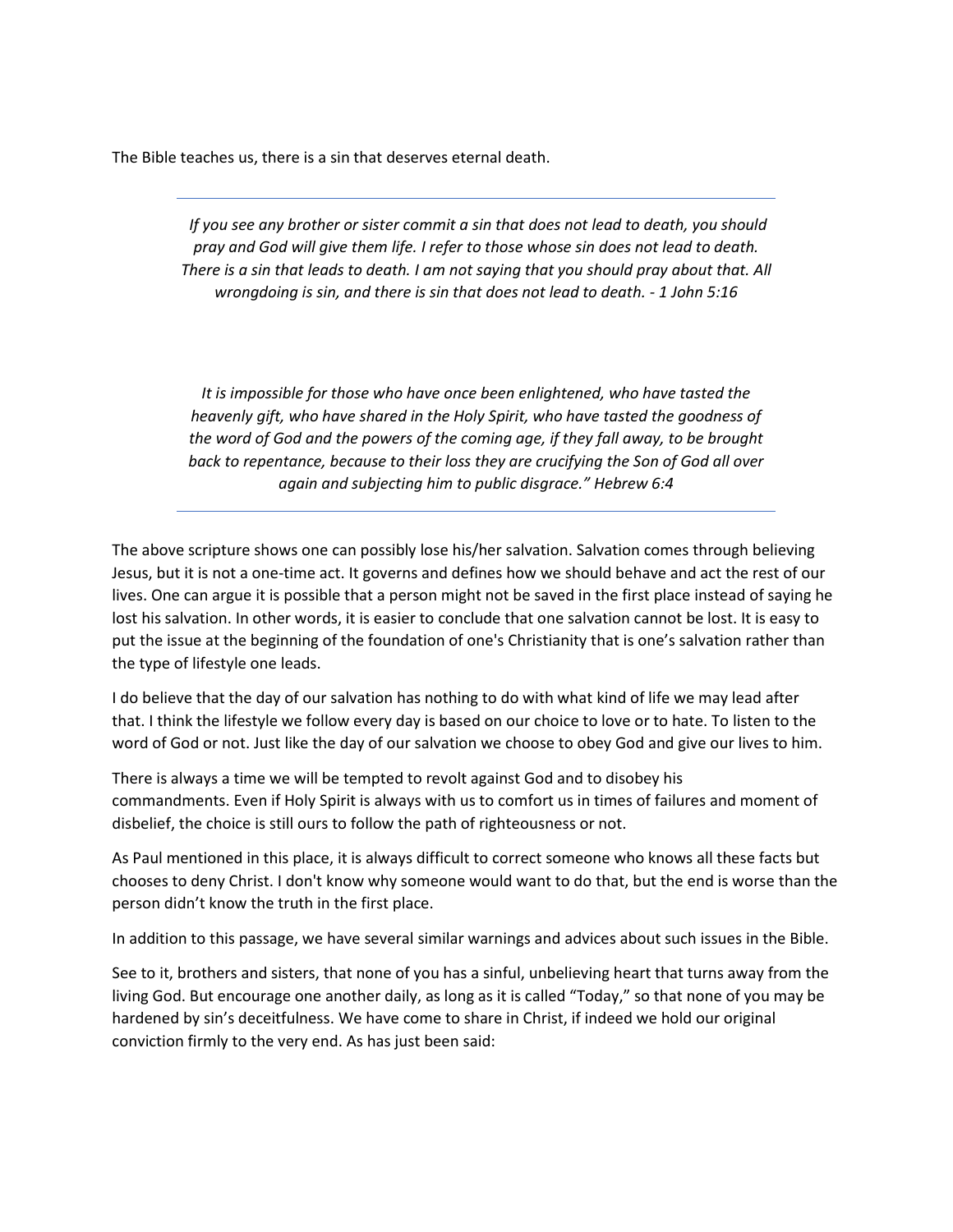*"Today, if you hear his voice, do not harden your hearts as you did in the rebellion." - Hebrew 7-12*

Here it shows that, we should fight sin and the deceitfulness of sin every day to be confident and blameless. Jesus Christ has finished all the work that needs to be done for you and me to be saved. There is nothing left that we must do to finish the work. This means if we believe in him and die right away, we will inherit the kingdom of God.

But as long as we live in this flesh, we need to keep the good work that our Lord has started in us and be faithful to him all the time. In times of trouble and sin, we should always come to him by faith with true repentance.

Every tree that does not bear good fruit is cut down and thrown into the fire. Thus, by their fruit you will recognize them. Not everyone who says to me, 'Lord, Lord,' will enter the kingdom of heaven, but only he who does the will of my Father who is in heaven. Many will say to me on that day, 'Lord, Lord, did we not prophesy in your name, and in your name drive out demons and perform many miracles?

> *Then I will tell them plainly, 'I never knew you. Away from me, you evildoers!'" - Matthew 7:19-23*

Here Jesus warns anyone who thinks he can get into the kingdom of God without first experiencing the kind of relationship God wants through his Son, Jesus Christ.

It is possible that one can prophesize or cast out demons but not know Jesus Christ personally or do it with the wrong motive. Now a days, this is not far from the truth. We see many do all manner of bad things in the name of Jesus, but it is far from what Jesus would want or do if He were in their place. It is seriously advised here that anyone who thinks is standing should watch his steps since falling can happen any time.

*These things happened to them as examples and were written down as warnings for us, on whom the culmination of the ages has come. So, if you think you are standing firm, be careful that you don't fall! No temptation has overtaken you except what is common to mankind. And God is faithful; he will not let you be tempted beyond what you can bear. But when you are tempted, he will also provide a way out so that you can endure it. - 1 Corinthians 10:11*

*"Then you will be handed over to be persecuted and put to death, and you will be hated by all nations because of me. At that time many will turn away from the faith and will betray and hate each other, and many false prophets will appear and deceive many people. Because of the increase of wickedness, the love of most will grow cold, but he who stands firm to the end will be saved." - Matthew 24:9-13*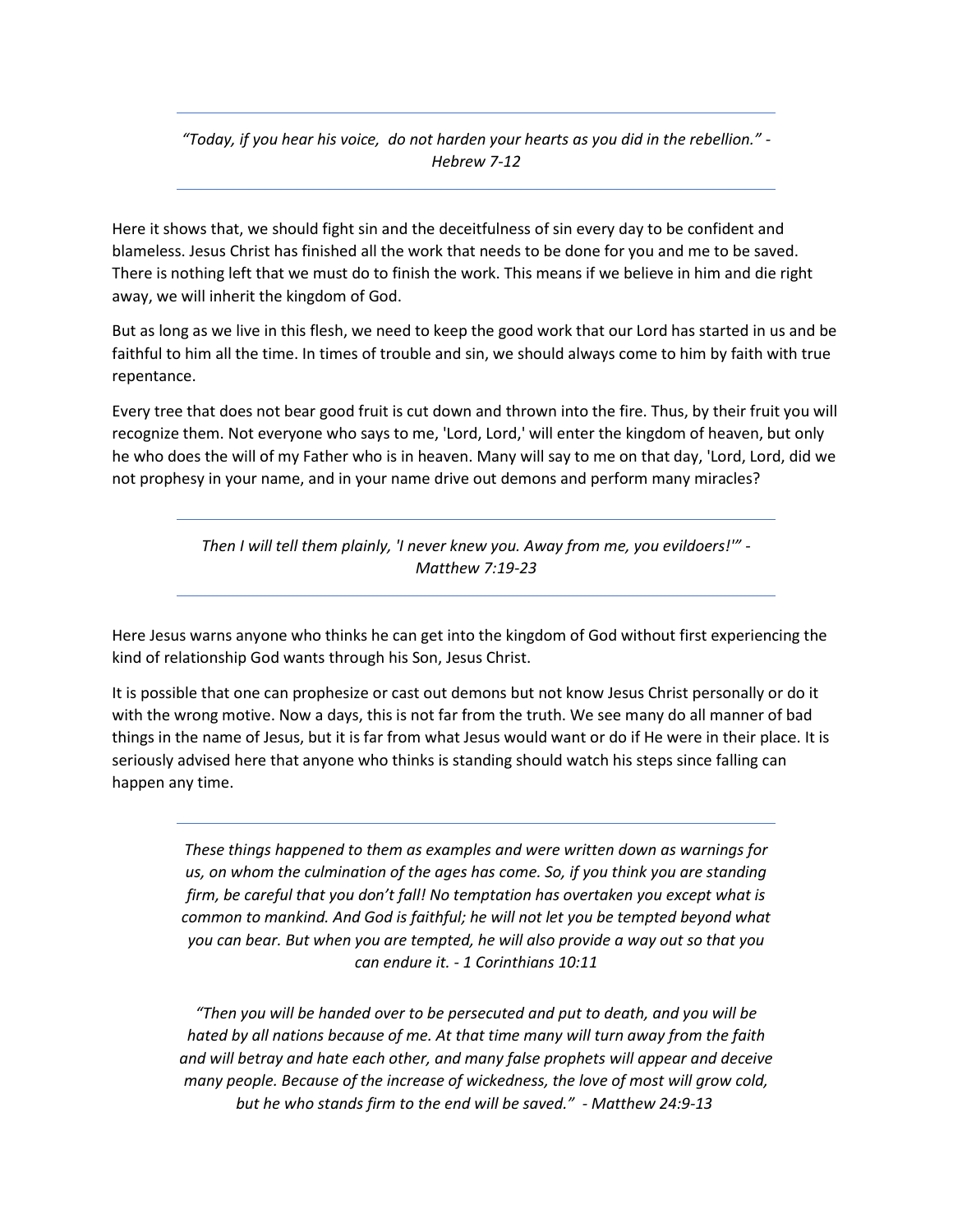*"If we deliberately keep on sinning after we have received the knowledge of the truth, no sacrifice for sins is left, but only a fearful expectation of judgment and of raging fire that will consume the enemies of God. Anyone who rejected the law of Moses died without mercy on the testimony of two or three witnesses. How much more severely do you think a man deserves to be punished who has trampled the Son of*  God under foot, who has treated as an unholy thing the blood of the covenant that *sanctified him, and who has insulted the Spirit of grace? For we know him who said, 'It is mine to avenge; I will repay,' and again, 'The Lord will judge his people.' It is a dreadful thing to fall into the hands of the living God." - Hebrews 10:26-31*

Here it touches the main point of abusing the grace of God by living sinful life repeatedly and not willing to surrender the sinfulness of the heart to the Lord.

It is understandable that one can go through an addictive way of life that is sinful and brings disgrace to the Lord. This behavior is like a bird in cage or a fish inside a fishing net which always enslaves one to the same sinful behavior again and again.

One may also ask that there is no way a believer can be addicted to sin. I would say that this is not true. As long as we are living in this flesh, we are tempted and often time defeated by the will of the flesh.

*We know that the law is spiritual; but I am unspiritual, sold as a slave to sin. I do not understand what I do. For what I want to do I do not do, but what I hate I do. And if I do what I do not want to do, I agree that the law is good. As it is, it is no longer I myself who do it, but it is sin living in me. For I know that good itself does not dwell in me, that is, in my sinful nature. For I have the desire to do what is good, but I cannot carry it out. For I do not do the good I want to do, but the evil I do not want to do this I keep on doing.*

*Now if I do what I do not want to do, it is no longer I who do it, but it is in living in me that does it. So I find this law at work: Although I want to do good, evil is right there with me. For in my inner being I delight in God's law; but I see another law at work in me, waging war against the law of my mind and making me a prisoner of the law of sin at work within me. What a wretched man I am! Who will rescue me from this body that is subject to death? Thanks be to God, who delivers me through Jesus Christ our Lord!*

*So then, I myself in my mind am a slave to God's law, but in my sinful nature a slave to the law of sin. -Romans 7:14*

Paul mentioned in this place that the spirit and the flesh are always at war. The flesh wants to do what it pleases without thinking about the consequences since it is pleasing to it. The Spirit wants to please God and to do what is good and honorable and stay away from all forms of immorality.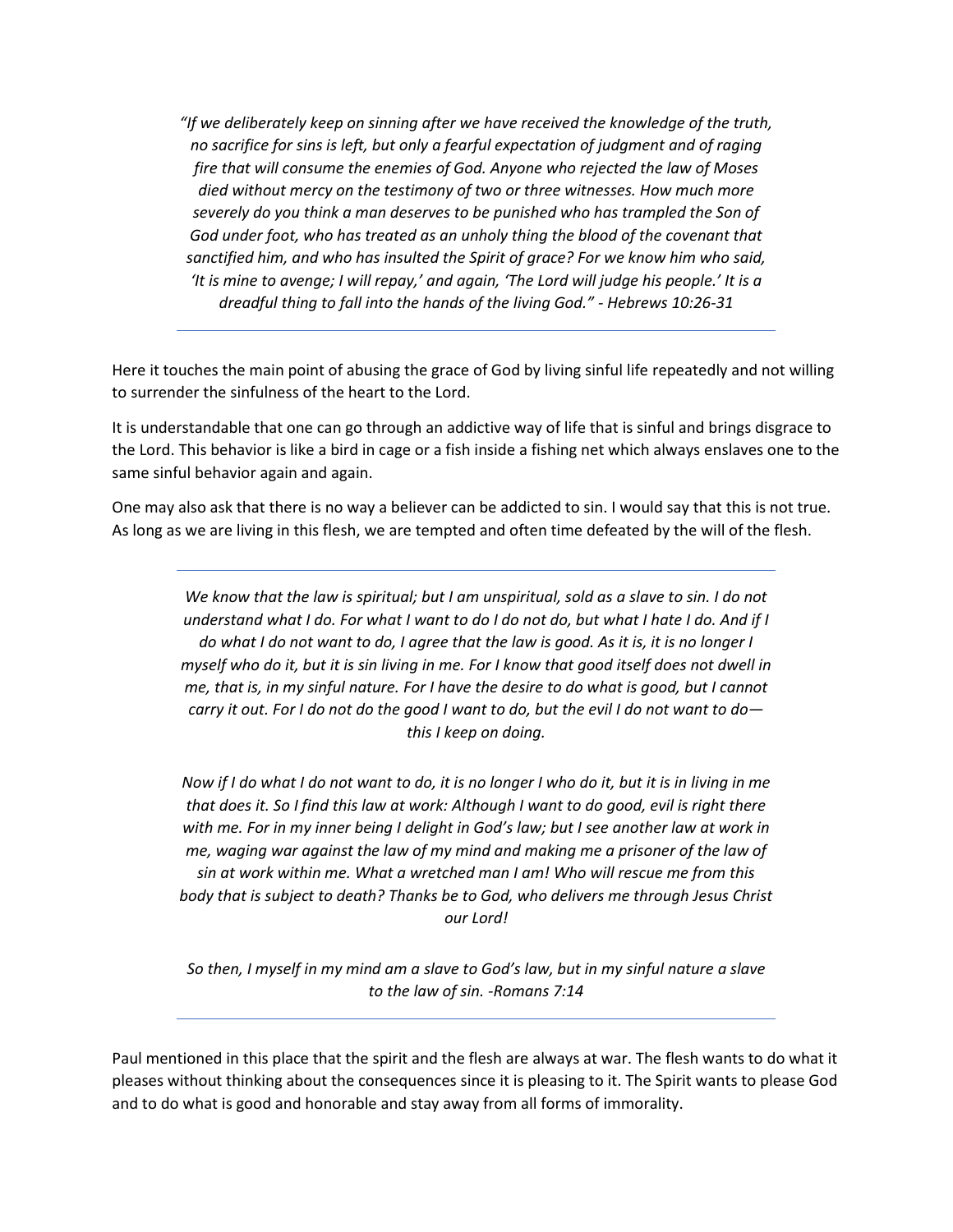There is always this battle between the spirit and the flesh and occasionally one defeats the other and this is all because we are human beings. Moreover, there is nothing we can do to overcome this issue except throw ourselves under the mercy of God with humility and broken heart.

One may ask if we are always under the umbrella of sin and grace, how can one lose his salvation?

I will leave the answer to this question to God as He knows the hearts of men. I don't even know about me. Only he knows the beginning and the end. I just want to present the truth about the characteristics of our salvation according to the Bible. It is not my intention to judge anyone here. We all are going under different circumstances and it is very clear to me that flesh always wants contrary to what the Lord wants for our lives

Moreover, I want to emphasize that our salvation doesn't come freely so we shouldn't take it for granted. Jesus Christ paid his life for us so we should never abuse the blood that redeemed us the wrath of God.

In conclusion, the concept of losing one's salvation is directly related to the nature of relationship with our father in heaven through the fellowship of Holy Spirit. This relationship must be worked out the way we establish and maintain a good relationship with our family and friends. It must be taken very seriously. It must be nourished.

It is also important to rely on the grace of God without abusing it. Those who intentionally abuse the blood of Jesus and displease the Spirit of God in whom we are destined for eternity, there is no forgiveness of sin! It is all lost! Salvation is Lost!

For such a person, it is much better that s/he were never born if s/he intentionally abused the grace of God repeatedly since the grace of God doesn't give any license to sin.

> *See to it, brothers and sisters, that none of you has a sinful, unbelieving heart that turns away from the living God. But encourage one another daily, as long as it is called "Today," so that none of you may be hardened by sin's deceitfulness. We have come to share in Christ, if indeed we hold our original conviction firmly to the very end. - Hebrews 3:12*

> *But among you there must not be even a hint of sexual immorality, or of any kind of impurity, or of greed, because these are improper for God's holy people. Nor should there be obscenity, foolish talk or coarse joking, which are out of place, but rather thanksgiving. For of this you can be sure: No immoral, impure or greedy person such a person is an idolater—has any inheritance in the kingdom of Christ and of God. Let no one deceive you with empty words, for because of such things God's wrath comes on those who are disobedient. Therefore, do not be partners with them. - Ephesians 5:3*